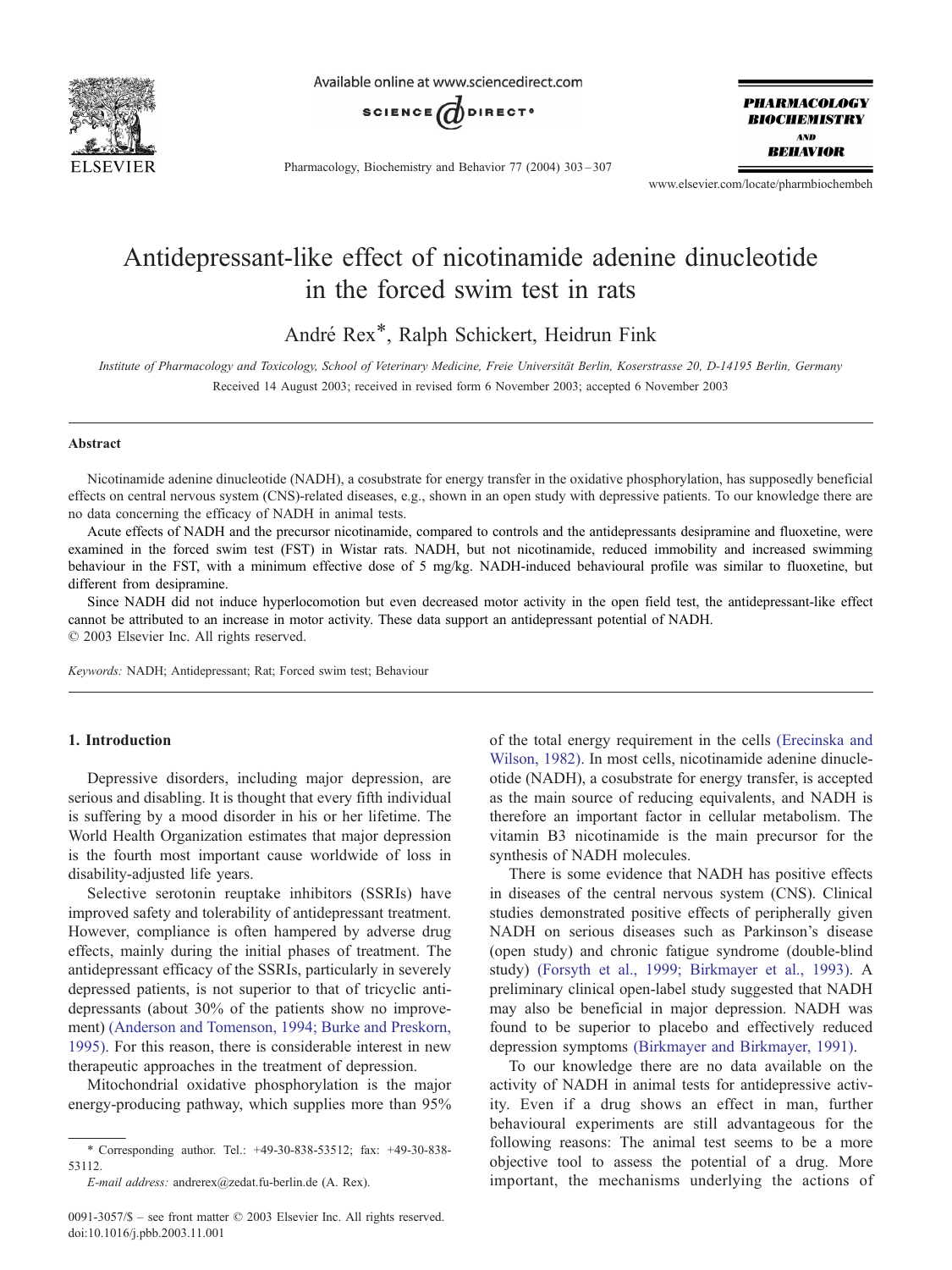NADH in the brain are not yet known precisely and the neurobiological mechanisms of NADH induced effects can be determined in more detail in animals. The use of animals could also lead to the detection of new pharmacological targets for future antidepressive treatment.

Approximately a dozen animal tests for antidepressant agents are commonly used [\(Cryan et al., 2002\).](#page-4-0) The forced swim test (FST) or ''Porsolt test'' is mostly used. The forced swim test, was described and validated by [Porsolt et al. \(1977\)](#page-4-0) for use in rats and in mice [\(Porsolt,](#page-4-0) 2000). The forced swim test exploits a behavioural approach in which the animal is forced to swim (about 15 min). Following a period of forceful activity at the beginning, the rodent quickly adopts a typically immobile posture, moving only minimally to keep floating [\(Porsolt](#page-4-0) et al., 1977). The validity of the forced swim test (Porsolt test) and its relationship to depression have been reviewed extensively [\(Borsini and Meli, 1988; Willner, 1984\)](#page-4-0) and it subsequently became a screening test for antidepressant agents by pharmaceutical companies. Although different laboratories have made technical modifications in the apparatus, the fundamentals of the test remained the same. Unfortunately, the detection of SSRIs, although clinically effective, is unreliable in the conventional forced swim test, shown by sometimes contradictory results [\(Lucki,](#page-4-0) 1997; Cryan et al., 2002). A modification of the forced swim test, based on a more detailed analysis of the behaviour, allows the detection and discrimination of serotonergic and noradrenergic antidepressants [\(Detke et](#page-4-0) al., 1995; Lucki, 1997).

In connection with the clinical study suggesting positive effects in major depression, the aim of our study was to determine whether peripherally given NADH might change the behaviour of rats in the modified forced swim test.

#### 2. Material and methods

#### 2.1. Animals

Male Wistar rats (Shoe: Wist, Tierzucht Schönwalde, Germany) of 170–230 g body weight were used. They were group housed, five per cage  $(45 \times 60 \times 25 \text{ cm})$ , at room temperature (22  $\pm$  2 °C) and with a 12-h light–dark cycle (light on at 0600 h) illuminated with 170 lx. Standard pellet food (Altromin 1326) and water were freely available. To ensure adaptation to the new environment the rats were housed in the departmental animal unit for 2 weeks before testing. The rats were assigned randomly to the treatment groups on arrival. The tests were performed in a soundproof, brightly illuminated room between 1400 and 1700 h.

### 2.2. Drugs and treatment regimen

The following drugs were used: NADH  $(1-100 \text{ mg/kg})$ , Gerbu, Germany) and the precursor nicotinamide  $(10-100)$  mg/kg, Sigma-Aldrich, Germany). The established antidepressants, the SSRI fluoxetine (10, 20 mg/kg) and the noradrenaline reuptake inhibitor desipramine (10, 20 mg/ kg) as well as the respective vehicle-treated controls (NaHCO<sub>3</sub> buffer for NADH and nicotinamide and saline for the antidepressants) are included to validate the experimental procedures.

All animals were treated with verum or vehicle three times: shortly after the habituation session (23 h) and 5 and 1 h prior to testing. All drugs were administered intraperitoneally with an injection volume of 1 ml/kg.

#### 2.3. Apparatus and experimental protocol

The animals were tested in a glass tank  $(23 \times 30 \text{ cm},$ height 40 cm) filled to a depth of 28 cm with water at 22  $^{\circ}$ C (the animals could not touch the bottom). The glass tank was illuminated indirectly and was surrounded by dark brown shading walls (distance from the tank 20 cm) to screen the view from the experimenter. The experiments were performed between 1400 and 1700 h and the method was in general performed as described [\(Porsolt et al., 1979;](#page-4-0) Lucki, 1997).

On the first experimental day, rats were gently placed in the water for a 15-min period of habituation. On removal from the water, they were placed in a standard Plexiglas box with the floor covered with paper towels, under an infrared heater for 30 min to dry. The next day, they were once more placed gently in the glass tank and observed for 5 min. The behaviour of the animals was videotaped.

At the end of the 5-min period, the rats were transferred to the infrared heated box and allowed to dry.

Following the experiment the videotapes were analysed manually and the duration of the following behaviours was recorded: immobility: floating and making only those movements necessary to keep the nose above the water; swimming: when an animal exhibits active motions, i.e., moving around the tank including diving; climbing: when rats strongly move their forepaws in and out of the water, usually against the walls.

#### 2.4. Open field test

To detect a probable influence of the drugs on locomotor activity, we studied the effect of NADH, nicotinamide, desipramine and fluoxetine in the open field test. The experiments were performed in a soundproof and moderately illuminated ( $\approx$  50 lx) cubic observation chamber  $(2 \times 2 \times 2$  m) between 1400 and 1700 h, using a white wooden open field  $(100 \times 100 \text{ cm}, \text{walls } 40 \text{ cm high})$ . The naïve animals received their drugs 23, 5 and 1 h prior to testing and were not habituated to the open field. The animals were placed in the centre of the open field for 5 min and the distance travelled was assessed by a video tracking software (CPL Systems, U.K.).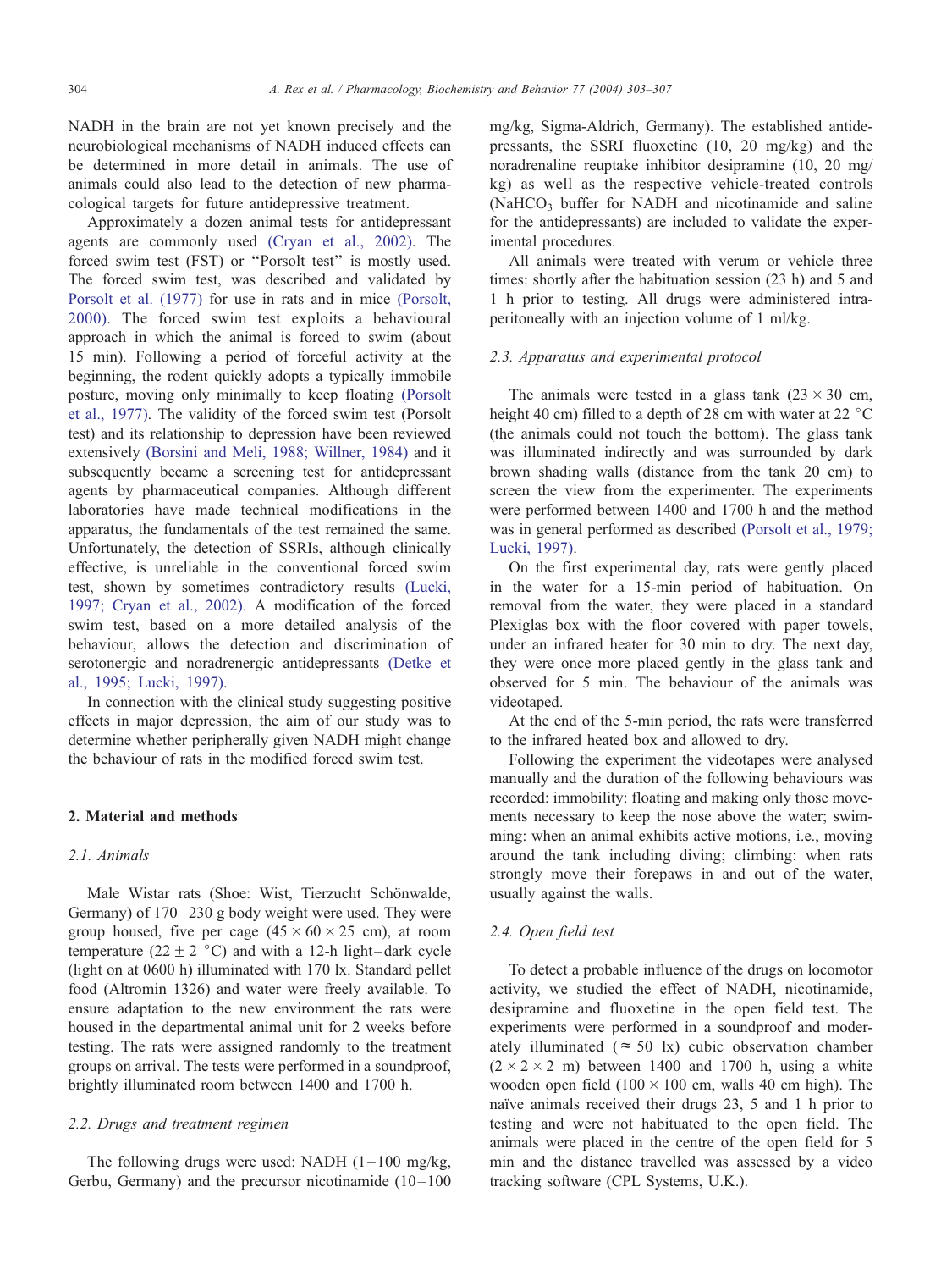$25<sub>C</sub>$ 

#### <span id="page-2-0"></span>2.5. Statistics

Data are presented as means  $\pm$  S.E.M. and the group size was 10 to 12 rats. Comparisons between groups were carried out with a one-way ANOVA followed by intergroup comparisons using the Holm-Sidak method. Results were considered as significant for values of  $P < .05$ . All statistical procedures were carried out using SigmaStat version 3.0.

## 3. Results

NADH (10 and 50 mg/kg) decreased the time spent immobile during the Forced swim test ( $F = 3.278$ ,  $df = 5$ , 64;  $P = .008$ ) and increased the duration of swimming in doses of 5–100 mg/kg ip ( $F = 5.229$ ,  $df = 5$ , 64;  $P < .001$ ), while the climbing behaviour was not changed (Fig. 1).

The established antidepressants, desipramine and fluoxetine induced overall modifications of immobility time  $[F(4,45) = 12.89, P < .001]$  and time spent climbing  $[F(4,45) = 13,23, P < .001]$ . Pairwise comparisons to control performance indicate that desipramine significantly reduced the time spent immobile and increased the climbing time at 10 and 20 mg/kg, and increased the time spent swimming at the 20 mg/kg dose. Fluoxetine reduced the time spent immobile and increased the swimming time at 10 and 20



Fig. 1. Effects of NADH  $(1.0-100 \text{ mg/kg})$  on the time spent immobile (A), the duration of swimming (B) and the time span the animals tried to climb out (C) in the rat forced swim test compared to vehicle-treated controls.  $*P < .05$ , one-way ANOVA followed by the Holm-Sidak method. Data are presented as mean  $\pm$  S.E.M. (n = 10 – 12).

<u>ვ.</u> A immobilisation time 200 150 100 50  $\overline{0}$ time spent swimming [s] 70 B 60 50  $40$ 30  $20$  $10$  $\mathfrak{g}$ 250 time spent climbing [s] ÷ C 200 ÷, 150 100 50  $\mathfrak{c}$ **DES 10 FLX 10** vehicle **DES 20 FLX 20** treatment [mg/kg]

Fig. 2. Effects of desipramine (DES,  $10 + 20$  mg/kg) and fluoxetine (FLX,  $10 + 20$  mg/kg) on the time spent immobile (A), the duration of swimming (B) and the time span the animals tried to climb out (C) in the rat forced swim test compared to vehicle-treated controls. \* P < .05, one-way ANOVA followed by the Holm-Sidak method. Data are presented as mean  $\pm$  S.E.M. (n = 10 – 12).

mg/kg and decreased the time spent climbing at the 20 mg/ kg dose (Fig. 2).

Nicotinamide, the precursor of NADH  $(10-100 \text{ mg/kg})$ failed to modify the immobility and the climbing behaviour

#### Table 1

Effects of nicotinamide  $(10-100 \text{ mg/kg})$  on the time spent immobile, the duration of swimming and the time span the animals tried to climb out in the rat forced swim test and on the distance travelled in the open field compared to vehicle-treated controls

| Parameter                                   | Treatment |                                             |                                                                 |                     |
|---------------------------------------------|-----------|---------------------------------------------|-----------------------------------------------------------------|---------------------|
|                                             | Vehicle   | $10 \text{ mg/kg}$                          | Nicotinamide, Nicotinamide, Nicotinamide,<br>$50 \text{ mg/kg}$ | $100 \text{ mg/kg}$ |
| Immobilisation<br>time(s)                   |           | $175.4 + 6.9$ $166.4 + 39.0$ $177.6 + 13.9$ |                                                                 | $188.9 \pm 11.2$    |
| Time spent<br>swimming (s)                  |           | $12.7 + 1.3$ $18.6 + 1.9*$                  | $16.3 + 1.4$                                                    | $15.7 \pm 1.0$      |
| Time spent<br>climbing $(s)$                |           | $112.5 \pm 6.9$ $113.0 \pm 13.6$            | $106.2 \pm 13.6$                                                | $94.8 + 11.4$       |
| <b>Distance</b><br>travelled<br>in the open |           | $16.9 + 1.7$ $15.4 + 1.8$                   | $14.4 + 1.9$                                                    | $16.4 + 1.6$        |
| field $(m)$                                 |           |                                             |                                                                 |                     |

One-way ANOVA followed by the Holm – Sidak method. Data are presented as mean  $\pm$  S.E.M. (*n* = 10 – 12).  $*$   $P < .05$ .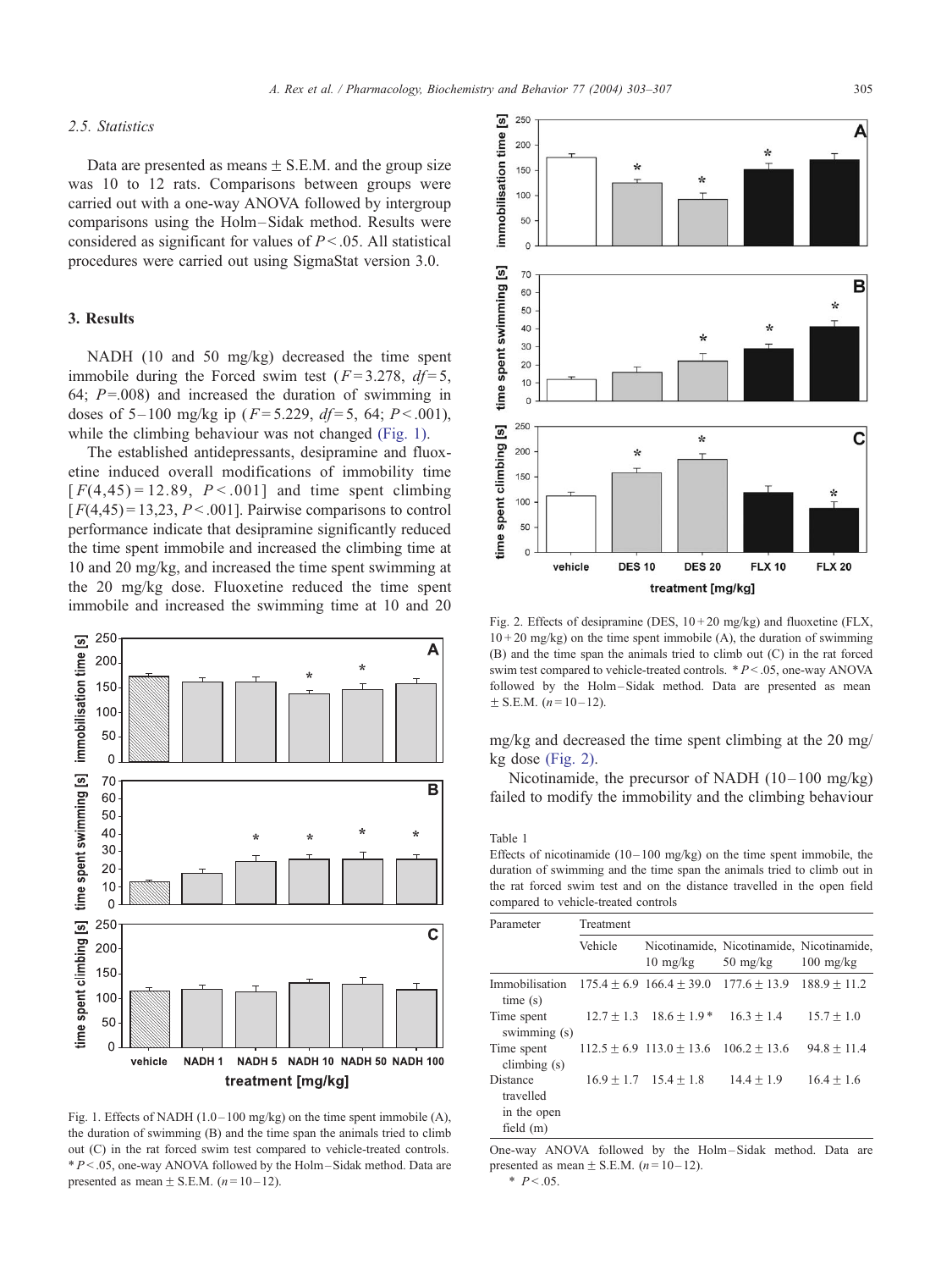

Fig. 3. Impact of the drugs, found effective in the forced swim test, on the distance travelled in the open field compared to the respective vehicletreated controls: NaHCO<sub>3</sub> buffer [striped bar] for NADH or saline [white bar] for desipramine (DES) and fluoxetine (FLX).  $*P < .05$ , one-way ANOVA followed by the Holm – Sidak method. Data are presented as mean  $\pm$  S.E.M. (*n* = 10 – 12).

in the forced swim test, while the duration of swimming was increased slightly at a dose of 10 mg/kg ip  $(F=4.573$ ,  $df = 3$ , 46, P=.007) [\(Table 1\).](#page-2-0)

In the open field test, desipramine (20 mg/kg), fluoxetine (20 mg/kg) and NADH (100 mg/kg) caused a decrease in the distance travelled compared to the controls ( $F = 9.523$ ,  $df = 8$ , 91, P < 0.001). No significant differences were found between animals treated with other doses of NADH or nicotinamide and the control group (Fig. 3, [Table 1\)](#page-2-0).

#### 4. Discussion

There are a few animal tests for the investigation of "antidepressant" effects of substances used [\(Cryan et al.,](#page-4-0) 2002; Willner, 1990). Among them, the forced swim test is a well-established animal test, causing a status of behavioural despair by comprehensible stimuli and is the most widely used model to assess antidepressant effects in small rodents [\(Willner, 1984; Porsolt et al., 1979\).](#page-4-0) Most of the clinically active antidepressants are active in the forced swim test and neuroleptics and anxiolytics are discriminated [\(Porsolt et al., 1979\).](#page-4-0) False-positives for the forced swim test as stimulants can be eliminated by their effects on locomotion [\(Borsini and Meli, 1988\).](#page-4-0)

In the conventional version of the animal model, an antidepressant effect is evaluated by a decrease in immobility during exposure to the unescapable water tank. Clinically effective SSRIs (e.g., fluoxetine) induced quite different effects in the classical version of the forced swim test. For example, some authors found an antidepressantlike activity, while others could not [\(Lucki, 1997\).](#page-4-0) A possible reason could be the use of different rat strains [\(Lopez-Rubalcava and Lucki, 2000\).](#page-4-0) Further behavioural registration of the time spent swimming in the tank or climbing/trashing (attempted vertical movement) allows the detection of the SSRIs and the discrimination between drugs affecting primarily the serotonergic or noradrenergic neurotransmitter systems ([Lucki, 1997;](#page-4-0) Page et al., 1999; [Reneric, 2001\)](#page-4-0). While drugs stimulating the serotonergic system, as SSRIs, preferentially stimulate active swimming in the water tank, drugs primarily blocking noradrenaline uptake preferentially increase climbing behaviour.

In our study, NADH induced a modest antidepressantlike effect, decreasing the time spent immobile floating in the forced swim test. The NADH precursor nicotinamide showed no antidepressant-like effects in the test, since the nicotinamide-treated rats did not differ from the vehicletreated rats in the time spent immobile in the tank.

Since NADH did not induce a hyperlocomotion but even decreased motor activity in the open field test, the antidepressant-like effect cannot be attributed to an increase in motor activity.

Based on the hypothesis that mitochondrial dysfunction might serve as a component of the pathophysiological processes in diseases of the CNS [\(Krieger and Duchen,](#page-4-0) 2002), the potential therapeutic use of NADH has been evaluated for approximately 10 years. For example, studies showing that NADH stimulates dopamine biosynthesis in vitro have led to its experimental use in Parkinson's disease [\(Vrecko et al., 1997\).](#page-4-0) Some favourable results have been reported in case studies and open-label trials using both intravenous and oral NADH [\(Birkmayer et al.,](#page-4-0) 1993; Kuhn et al., 1996).

While some clinical studies showed an effect of NADH in CNS-related diseases, data on the cerebral bioavailability of NADH are rare [\(Rainer et al., 2000\).](#page-4-0) In a study preceding the behavioural experiments, it could be shown that NADH given peripherally increased the central concentration of NADH [\(Rex et al., 2002\).](#page-4-0) Based on these results, it is conceivable that the administration of exogenous NADH may have any direct or indirect effect on the brain.

The neurobiological mechanisms by which NADH induces the antidepressant-like effects in the forced swim test are unknown. An in vitro study could show that NADH is able to increase the activity of the tyrosine hydroxylase, the first and major rate-limiting enzyme in catecholamine biosynthesis [\(Vrecko et al., 1993\).](#page-4-0)

To obtain some rough information about the mechanism behind NADH's antidepressant-like effects, the behaviour during the forced swim test was analysed in the more complex method allowing the differentiation between various classes of antidepressant agents ([Lucki, 1997;](#page-4-0) Page et al., 1999). Consistent with previous studies in which behavioural sampling was used [\(Detke et al., 1995; Lucki,](#page-4-0) 1997; Lopez-Rubalcava and Lucki, 2000), the standard norepinephrine uptake inhibitor desipramine preferentially reduced the duration of immobility and increased climbing behaviour and lengthened the swimming time only in the